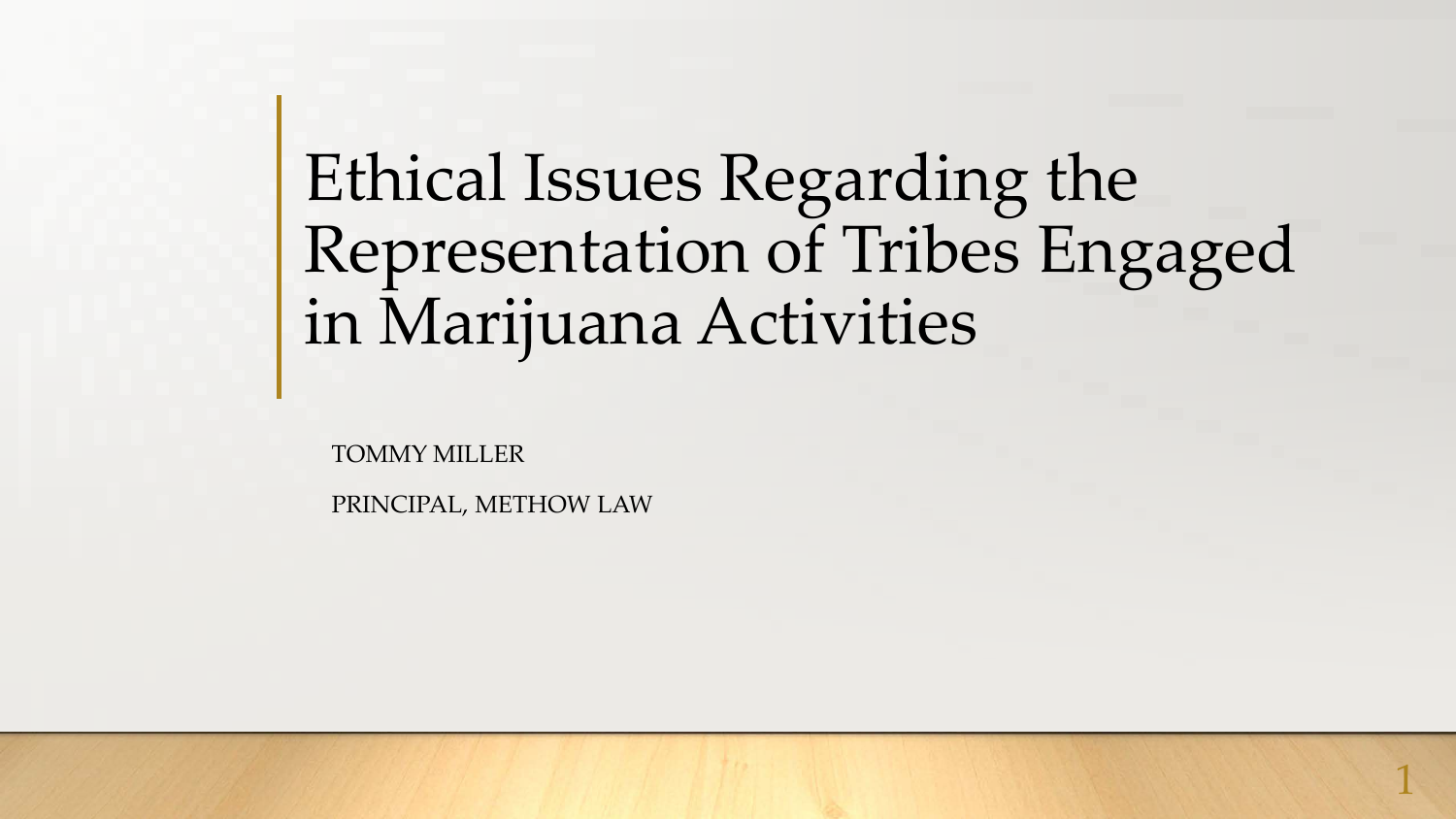### Federal and State Laws Re: Marijuana

- Federal: Controlled Substances Act
- Varying State Laws

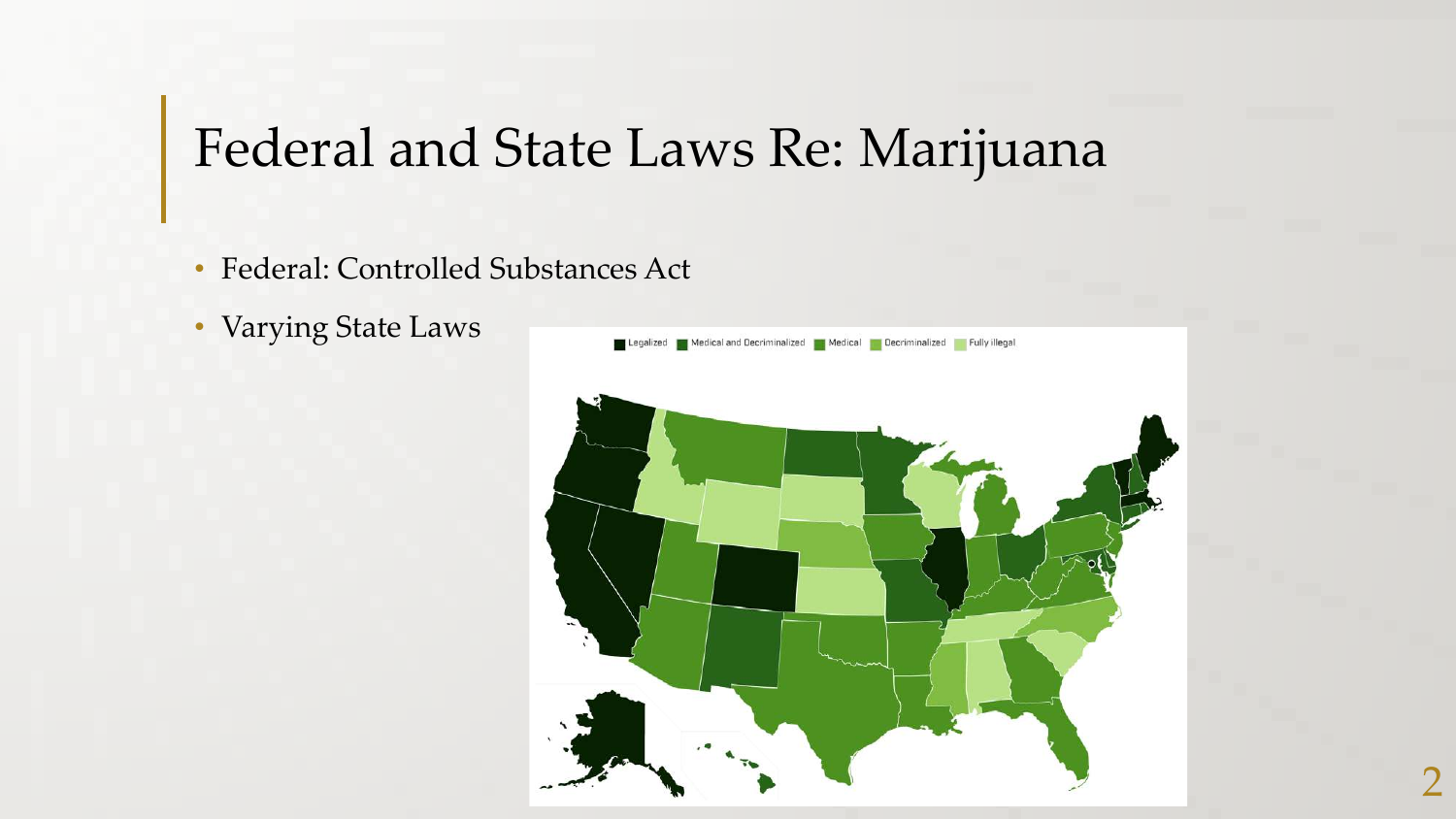# Controlled Substances Act

- Defines Marijuana as a Schedule I drug
	- Meaning it has a high potential for abuse and no legitimate medical use
- Heavy mandatory minimums
	- Manufacture or Distribution of 1,000 kgs or 1,000 plants
		- Mandatory minimum of 10 years in prison, with no possibility of suspension or parole
		- Fines up to \$50,000,000
	- "Kingpin" Liability
		- Minimum 20 years
		- Applies where someone "obtains substantial income or resources" from the activity, and "occupies a position … of management."
- Potential accomplice liability for anyone slightly involved in the process.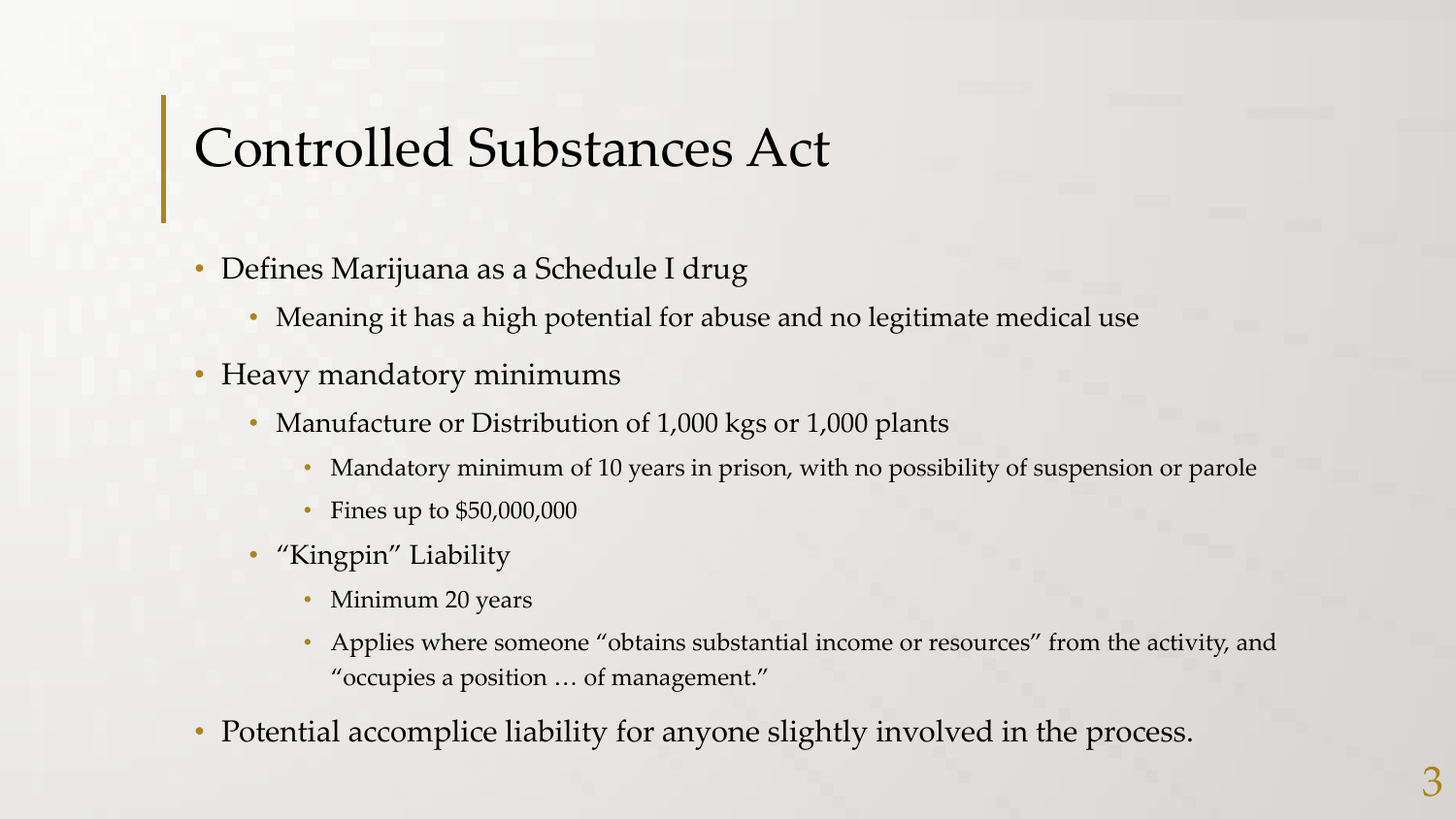# Defenses?

- The fact that it is legal under state law is not a defense to federal criminal liability.
- Enforcement memos
	- In 2013, then-Deputy Attorney General of the United States James Cole issued an enforcement priorities memo in response to Washington and Colorado legalizing marijuana.
		- The memo instructed prosecutors not to prosecute marijuana activities that were legal under a state's robust regulatory system, if one existed.
	- In 2014, Director of the Executive Office for United States Attorneys, Monty Wilkinson, issued a memorandum that expanded the Cole Memorandum to tribes as well as states.
	- Jeff Sessions rescinded both memos (which were not legally binding in the first place)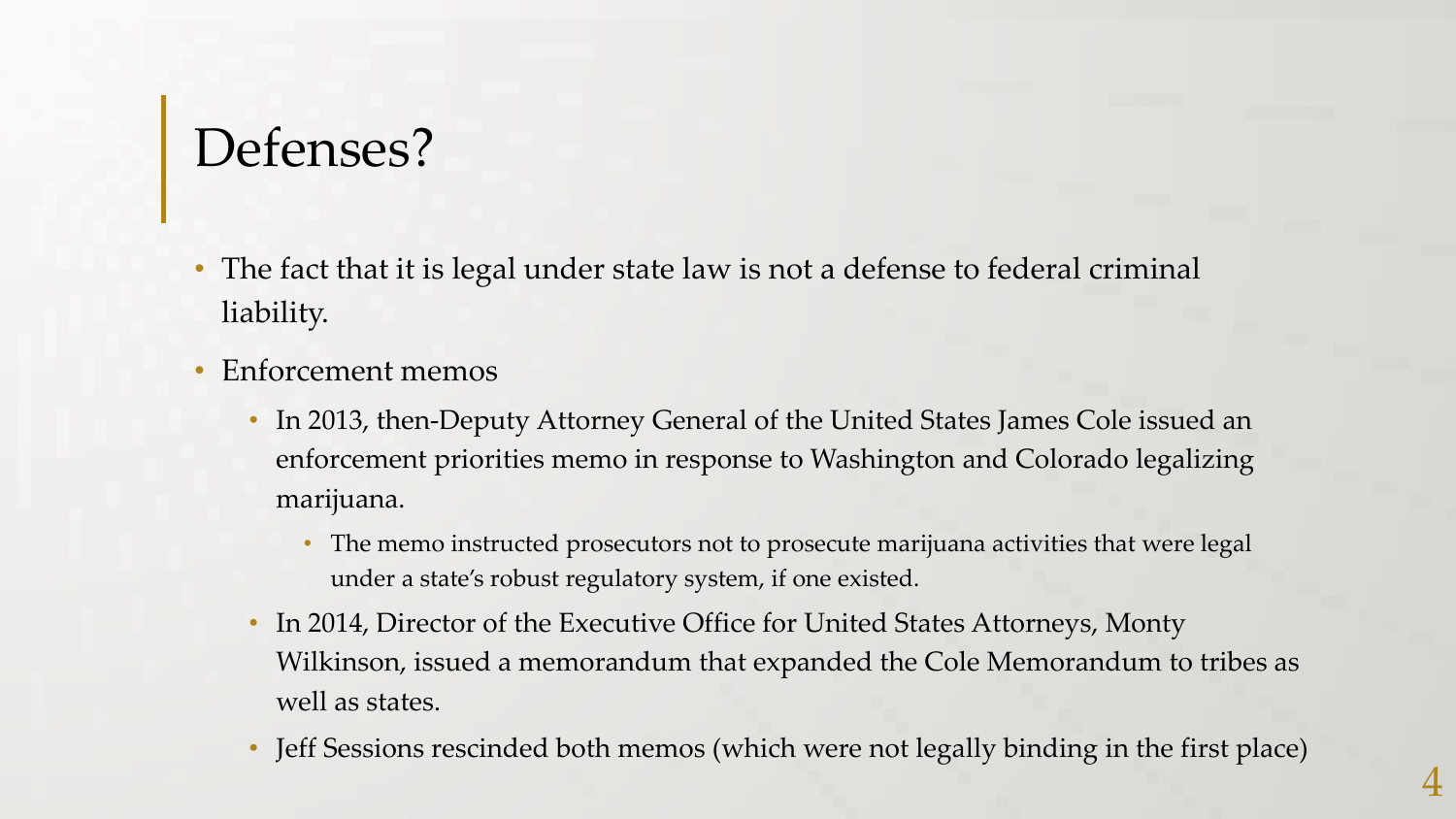#### State Laws

- Washington Marijuana is legal to own and use, and can be grown and distributed by licensed entities in accordance with complex regulations.
- Oregon Similar to Washington.
- Idaho No marijuana allowed, not even medical marijuana.
- Montana Medical marijuana allowed under complex regulations, harsh sentences for non-medical marijuana.
- Alaska Similar to Washington, also allows onsite consumption subject to certain rules.
- Common theme looking at all the state laws is that they are subject to extensive and complicated regulations. Precisely the kind of laws that you might need legal help to navigate. 5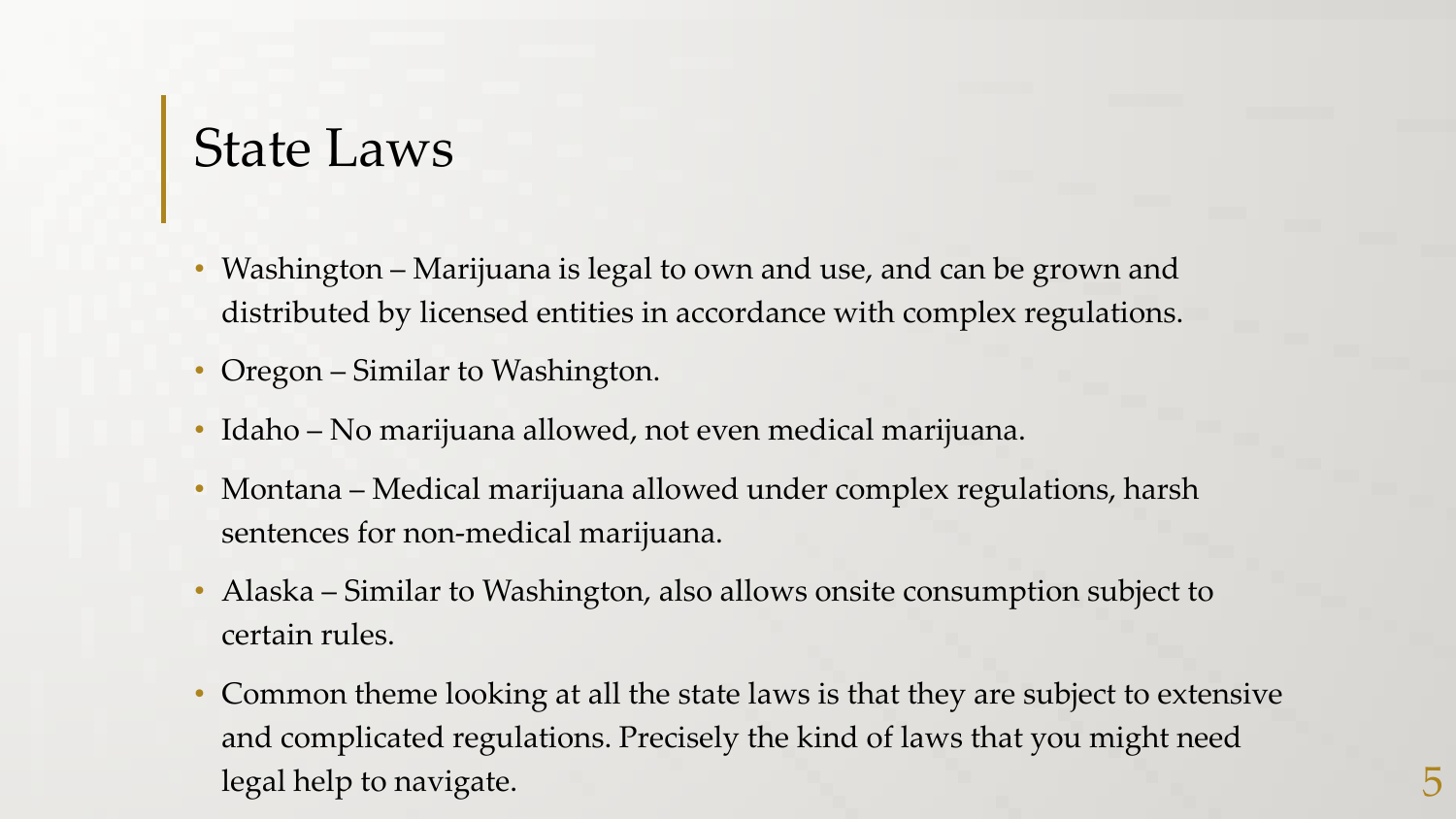# State Professional Responsibility Rules

#### • Two relevant rules:

- 1.2(d): A lawyer shall not counsel a client to engage, or assist a client, in conduct that the lawyer knows is criminal or fraudulent, but a lawyer may discuss the legal consequences of any proposed course of conduct with a client and may counsel or assist a client to make a good faith effort to determine the validity, scope, meaning or application of the law.
- 8.4: It is professional misconduct for a lawyer to [commit crimes].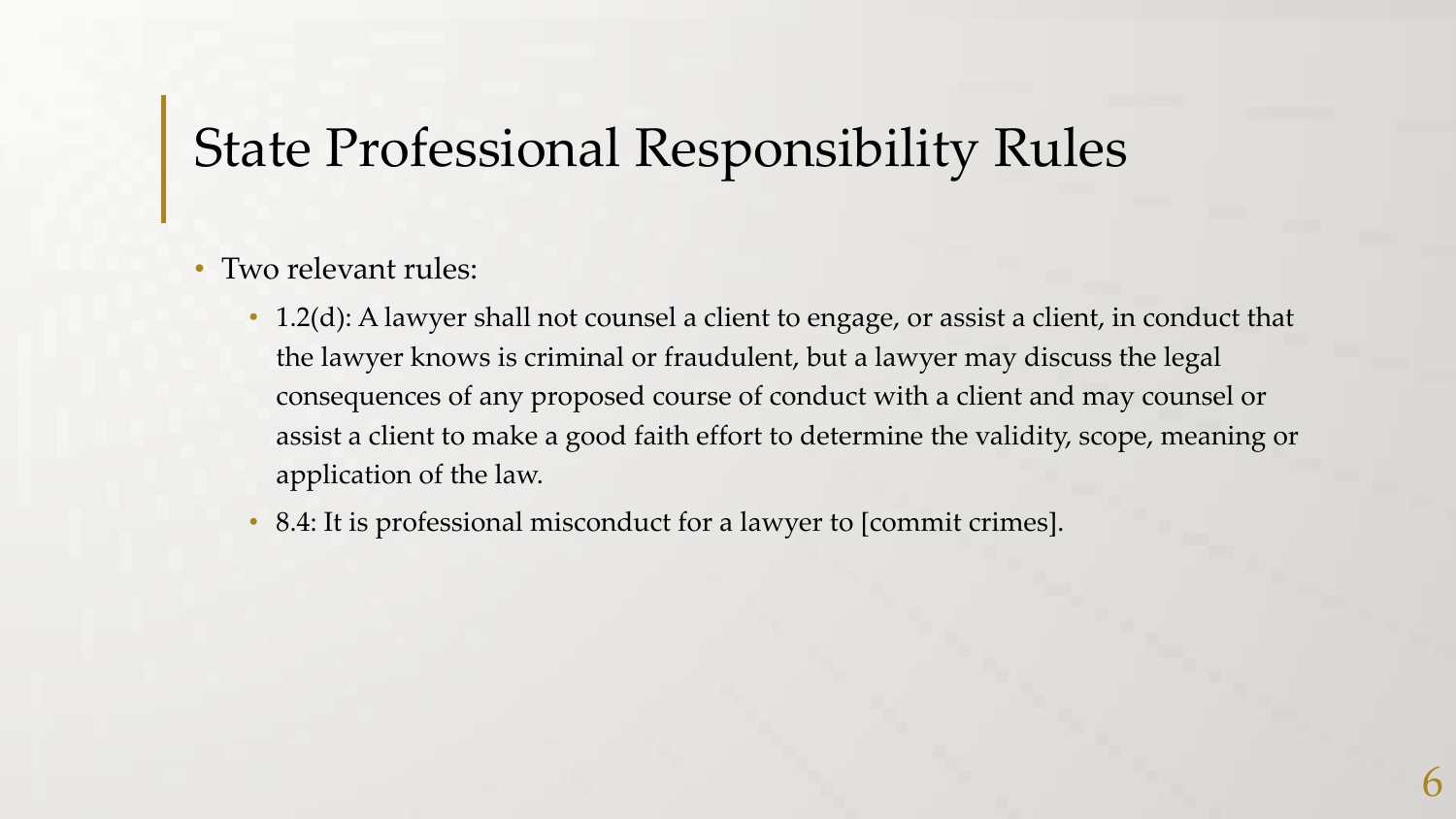# State Ethics Opinions

- Washington Advisory Opinion 201501: "In this unprecedented situation, it would be the failure to allow lawyers to advise their clients rather than allowing them to do so, that would undermine the rule of law."
	- Washington RPC 1.2 Comment 18: "a lawyer may counsel a client regarding Washington's marijuana laws and may assist a client in conduct that the lawyer reasonably believes is permitted by those laws. If Washington law conflicts with federal or tribal law, the lawyer shall also advise the client regarding the related federal or tribal law and policy."
- Most states that have considered the issue have come out the same way.
- Notable exceptions:
	- North Dakota: Even if you go to a state where it is legal to use medical marijuana, going there and using medical marijuana violates the rules.
	- Pennsylvania: "Once a jurisdiction makes the policy decision to authorize some form of marijuana related activity, those who choose to engage in such activity – and the public at large – would be better served if the legal profession was able to advise clients engaged in such activities without fear of professional discipline. However, the Committees do not agree that the indisputable existence of such a need for legal services can justify ignoring the clear language of a Rule of Professional Conduct." 7